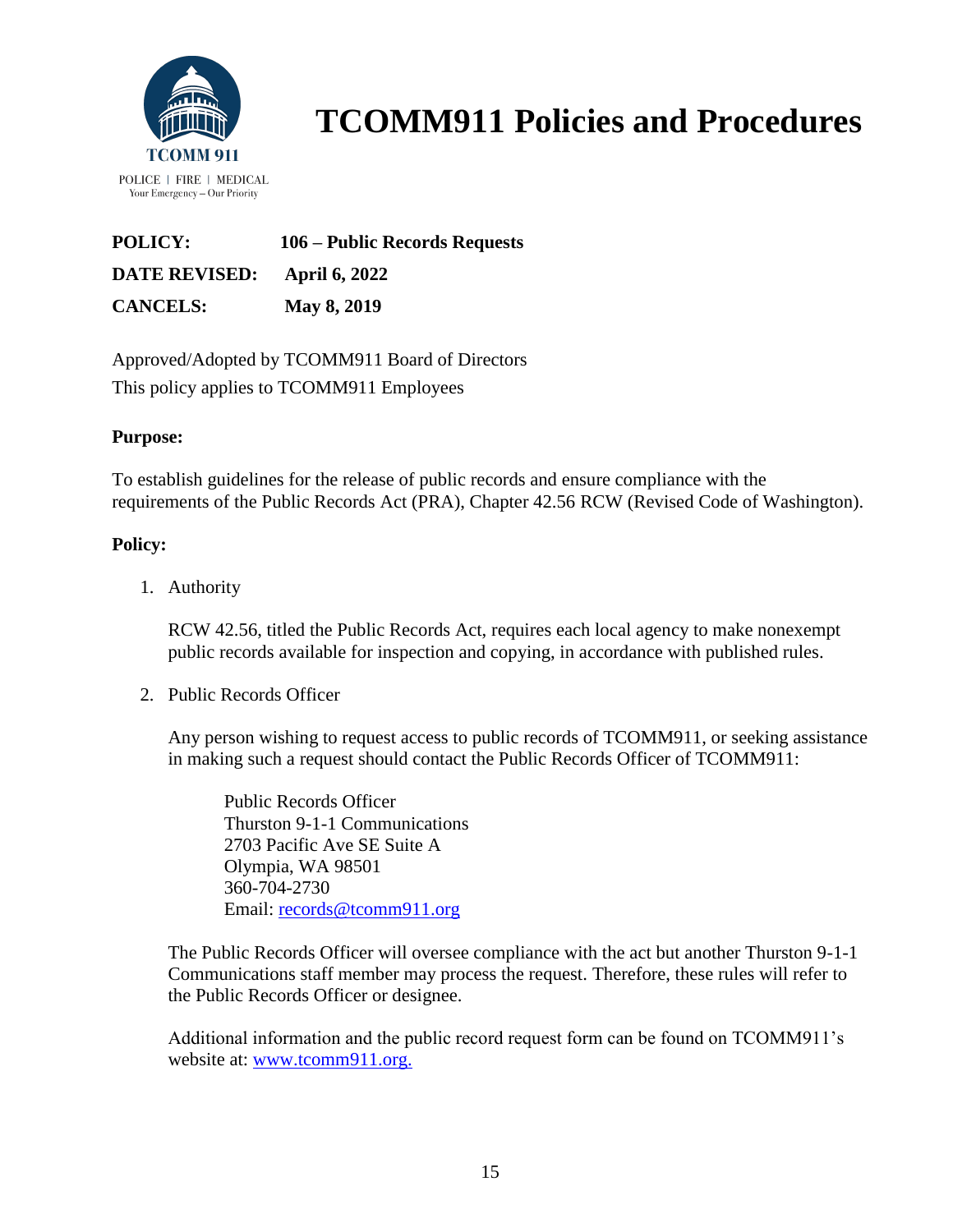

3. Processing Public Records Requests

Within five business days of receipt of the request, the Public Records Officer will either:

- a. Request additional clarification
- b. Provide a reasonable estimate of when the records will be available
- c. Make the records available for inspection
- d. Provide copies of the records (if requested)
- e. Deny the request
- 4. Disclosure of Public Records to Requestor
	- a. Inspection of Public Records

Once the public records request has been processed, the records will be available for inspection Monday – Friday 8:00 a.m. to 12:00 p.m. and 1:00 p.m. to 4:00 p.m., excluding federal holidays. Records must be inspected at 2703 Pacific Ave SE, Suite A, Olympia, WA 98501. All records shall be maintained in their original condition and shall not be removed from this location. There is no fee for inspecting public records. Records that have been retrieved for review shall be made available to the requestor for an initial period of 30 calendar days. This period may be extended upon agreement of the Public Records Officer and the requestor in order to provide a reasonable amount of time to inspect the records. In the event the requestor fails to arrange to review the records within 30 calendar days of being notified that the records are available for review, the records request shall be deemed satisfied and closed. If the requestor wishes to review the records after the initial request is closed, they will be required to submit a new request for the records and the process will begin again anew.

b. Partial or Installment Basis

If TCOMM911 determines that records responsive to a public records request are voluminous, the Agency may make the records available for review or copying on a partial or installment basis as the records are assembled and become available for review. An installment of records that has been copied shall be made available to the requestor for an initial period of 30 calendar days. This period may be extended upon agreement of the Public Records Officer and the requestor in order to provide a reasonable amount of time to inspect the records. In the event the requestor fails to retrieve an installment of copied records, or to contact the Public Records Officer to arrange to review an installment of records within 30 calendar days of being notified that the records are available for review, the records request shall be deemed satisfied and closed. If the requestor wishes to obtain the records after the initial request is closed, they will be required to submit a new request for the records and the process will begin anew.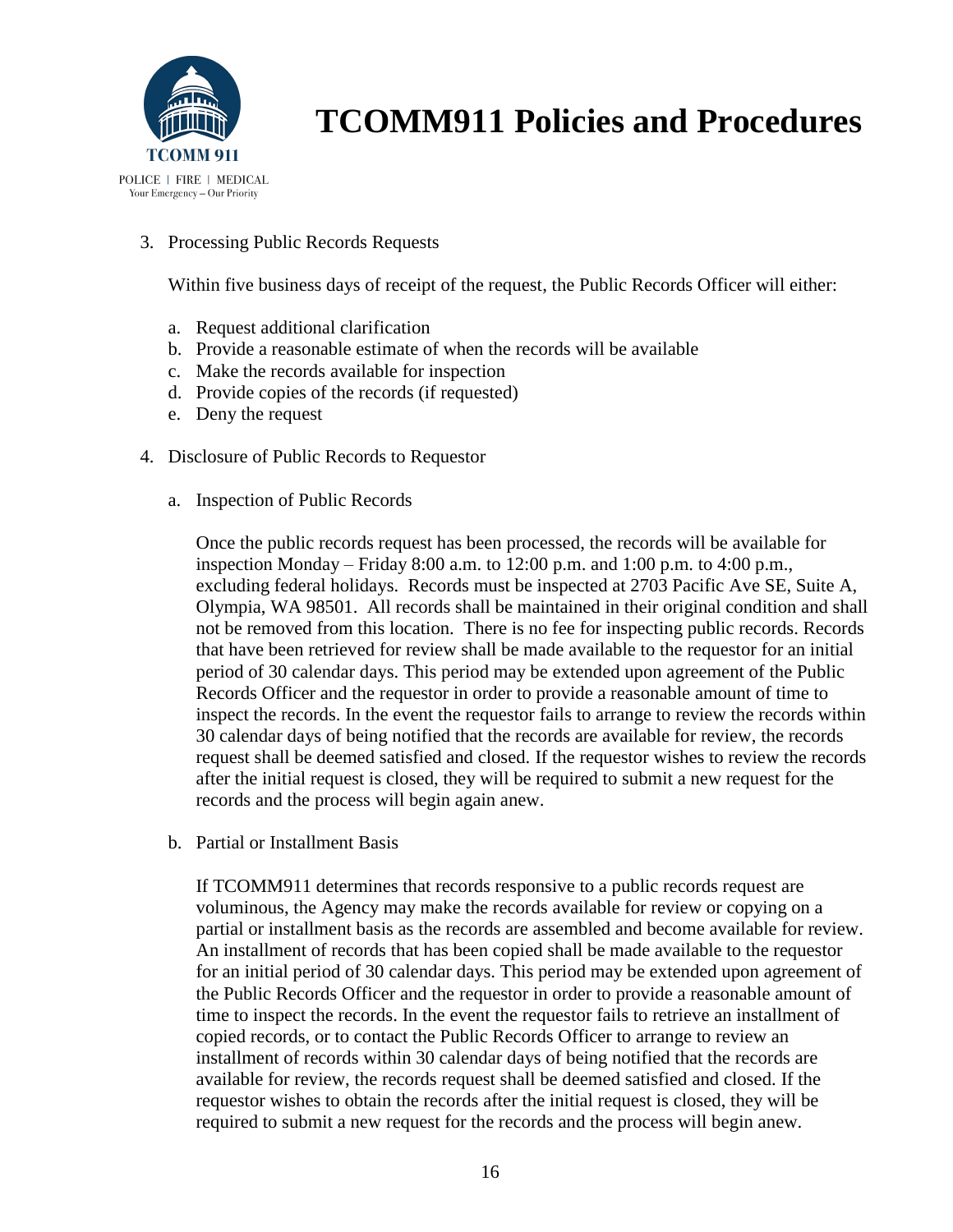

#### c. Requestor's Failure to Respond

If the requestor does not respond to any of TCOMM911's responses to receive all or installments of the responsive records to the request, the request will be closed 30 days from receipt of the request.

d. Later Discovered Documents

If, after TCOMM911 has informed the requestor that it has provided responsive records, TCOMM911 becomes aware of additional responsive records existing at the time of the request, the Agency will promptly inform the requestor of the additional records and provide them as soon as possible.

5. Final Response to a Public Records Request

TCOMM911's response to a public records request shall be deemed complete and final upon:

- a. The requestor's inspection of the records; or
- b. Notification to the requestor that the copies requested are available for payment and pickup; or
- c. Delivery by electronic mail of electronic records; or
- d. If records are provided on an installment basis, the requestor's inspection of the final installment, notification that the final installment copies are ready for pick-up or payment, delivery by e-mail of the final installment, or by deposit into the U.S. Mail of the final installment; or
- e. Notification to the requestor that no records could be reasonably located which are responsive to the request; or
- f. Upon TCOMM911's final determination of any appeal filed pursuant to these procedures.
- 6. Copies & Reproduction of Public Records

A list of current fees for copying and reproducing public records is available from the Public Records Officer and is also available on the Agency's website at: [www.tcomm911.org.](http://www.tcomm911.org/) TCOMM911 may, in its discretion, require the requestor to deposit a sum equal to ten percent of the estimated copying and reproduction cost prior to duplication of the records. In the event a deposit is required, the Public Records Officer, or designee, will notify the requestor of the necessity of the deposit.

TCOMM911 may impose a customized service charge if determined that the records request requires the use of information technology expertise to prepare data compilations, or provided customized electronic access services when such compilations and customized access services are not used by the Agency for other business-related purposes. Requestors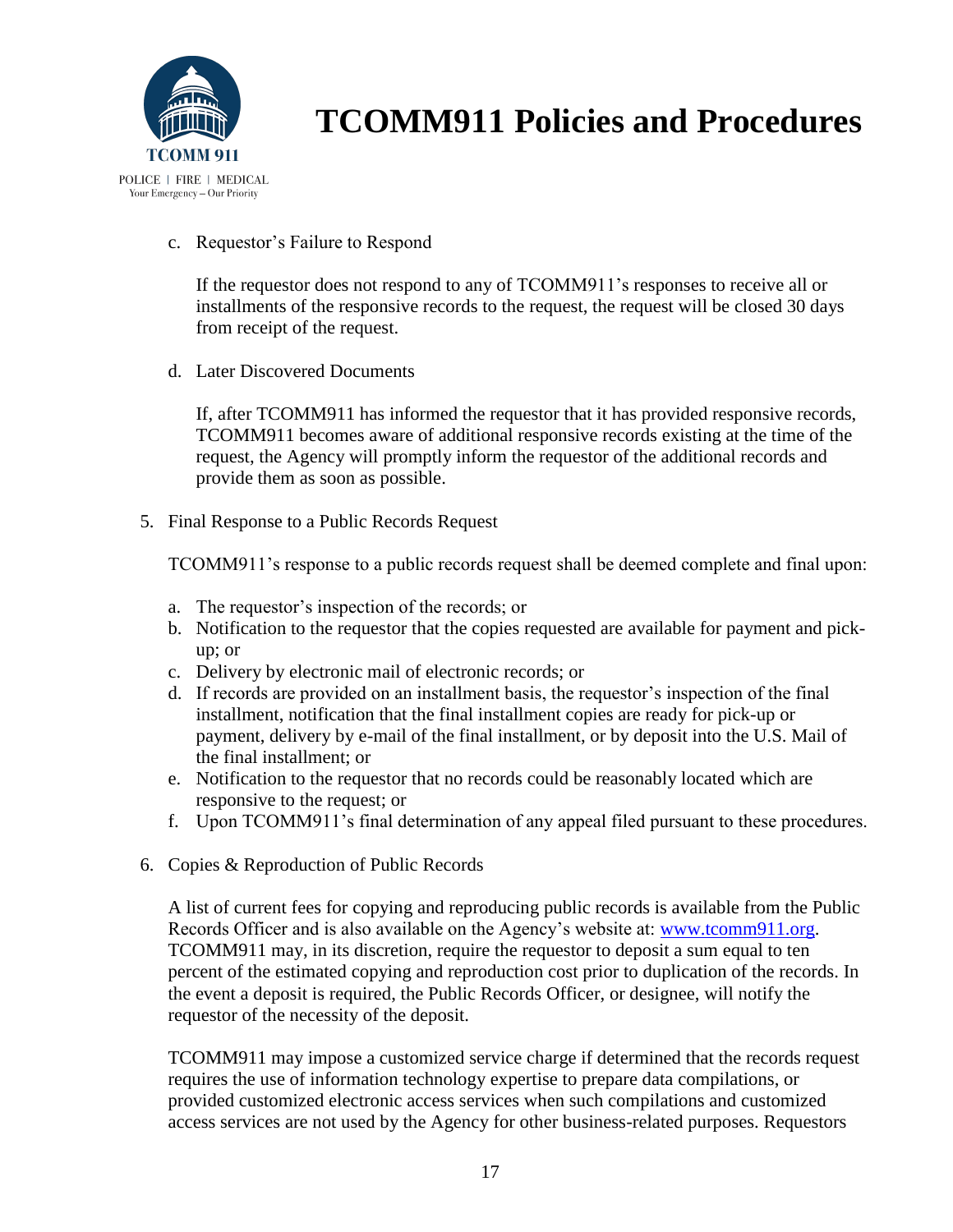

will be notified in advance of the estimated cost, along with an explanation of why the customized service charge applies and a description of the specific expertise required, so that the request may be amended to avoid or reduce cost, if desired.

Payment may be made by check or money order payable to Thurston 9-1-1 Communications. Cash is only accepted if exact change is provided.

7. Public Records Exemptions

TCOMM911 is not required to permit public inspection and copying of records for which public disclosure of the record is prohibited, restricted or limited by state or federal statute or regulation, RCW 42.56.070. The Public Records Act stipulates that a number of types of documents are exempt from public inspection (RCW 42.56.230 through RCW 42.56.480).

If TCOMM911 believes that a record is exempt from disclosure and should be withheld:

- a. The Public Records Officer or designee will state the specific exemption and provide a brief explanation of why the record or a portion of the record is being withheld.
- b. If only a portion of the record is exempt from disclosure, the Public Records Officer or designee will redact the exempt portion, provide the nonexempt portion, and indicate why portions of the records are being redacted.
- 8. Process to Review Public Records Request Denials

If TCOMM911 has denied a public records request, a written petition to review the denial may be submitted to the Public Records Officer. The petition shall include a copy of the original denial letter or reasonably identify the original records request.

Once a written petition has been received, the Public Records Officer or designee shall promptly provide the petition and any other relevant information to the Executive Director or designee. The Executive Director shall immediately consider the petition and either affirm or reverse the denial within two business days.

At the conclusion of the two business days, any person may obtain a court review of the denial pursuant to RCW 42.56.550 regardless of any internal administrative appeal.

9. Third Party Notice

In the event that the requested record(s) contain information that may affect the rights of other persons of interest and/or may be exempt from disclosure, TCOMM911 may, prior to providing the records, give notice to such other persons of interest whose rights may be